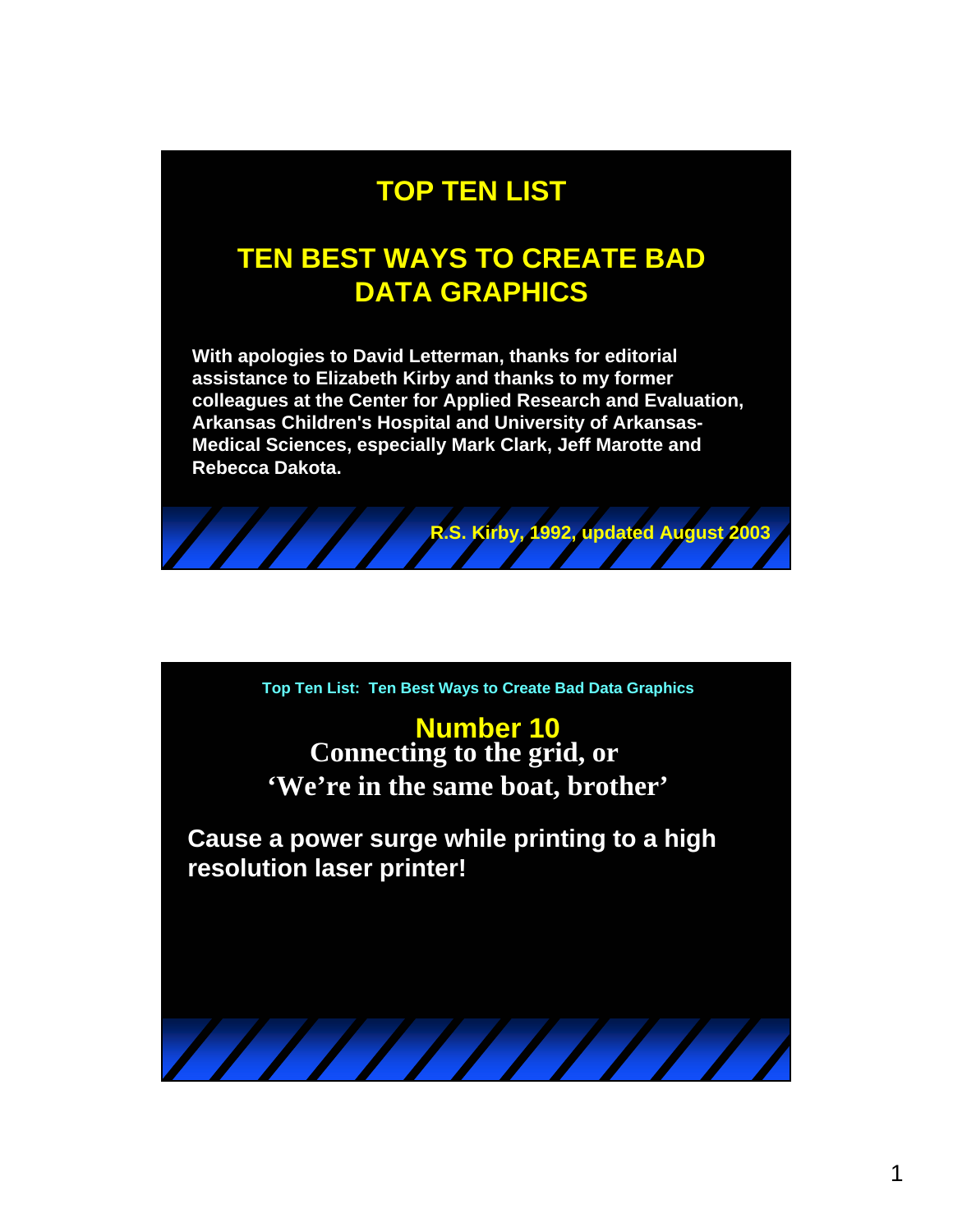**Number 9 The Shell Game?**

**Prominently display your personal recycling symbol to show that you are environmentally friendly. If you don't have one, use your institutional logo instead.**

**Top Ten List: Ten Best Ways to Create Bad Data Graphics**

#### **Number 8**

**A rose is a rose is a rose is . . .**

**Label all your data points, whether there are a million, or four!**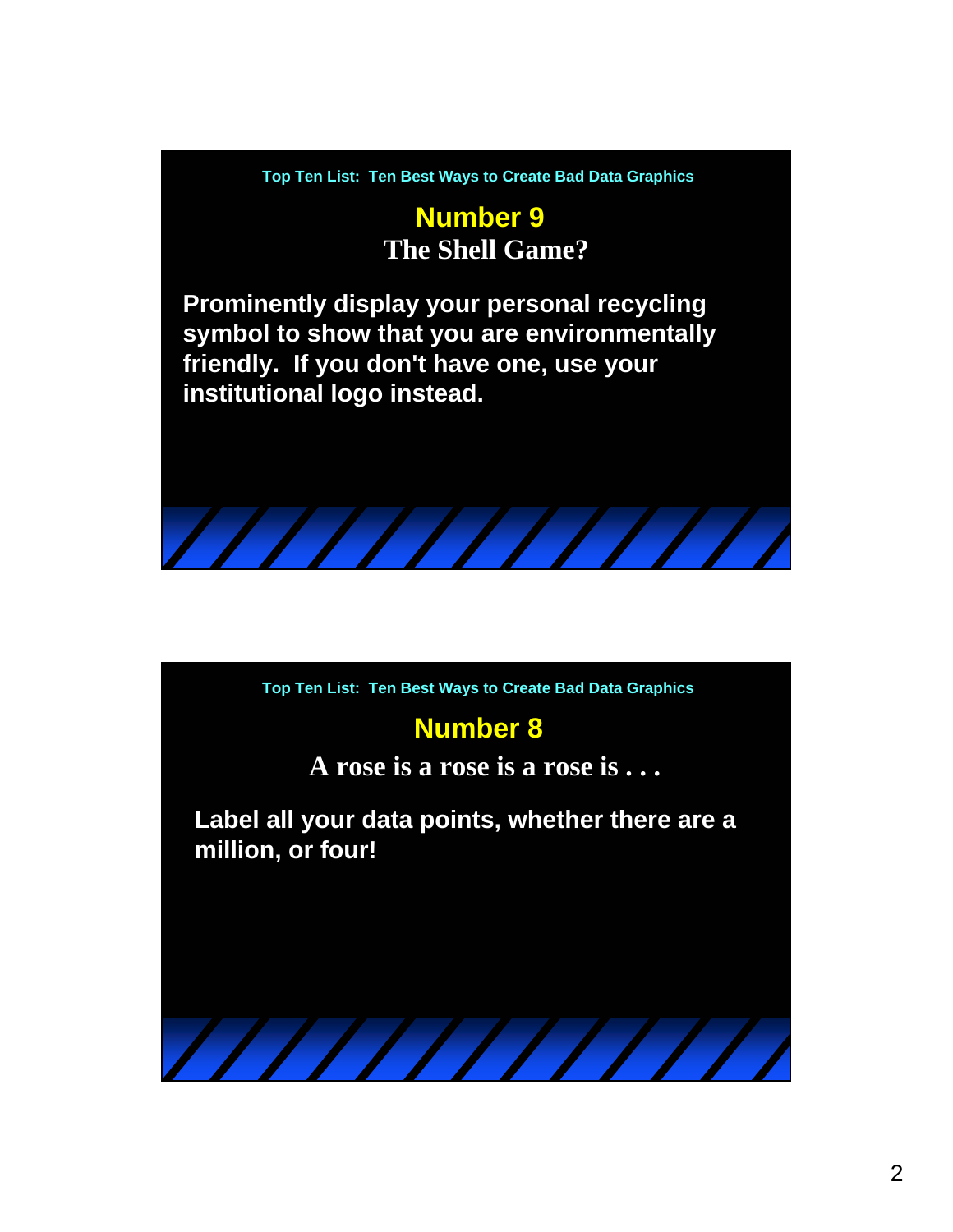

#### **Number 6**

**Graphs should be ten feet tall and bullet-proof**

**If there are only three points, use lots of bullets!**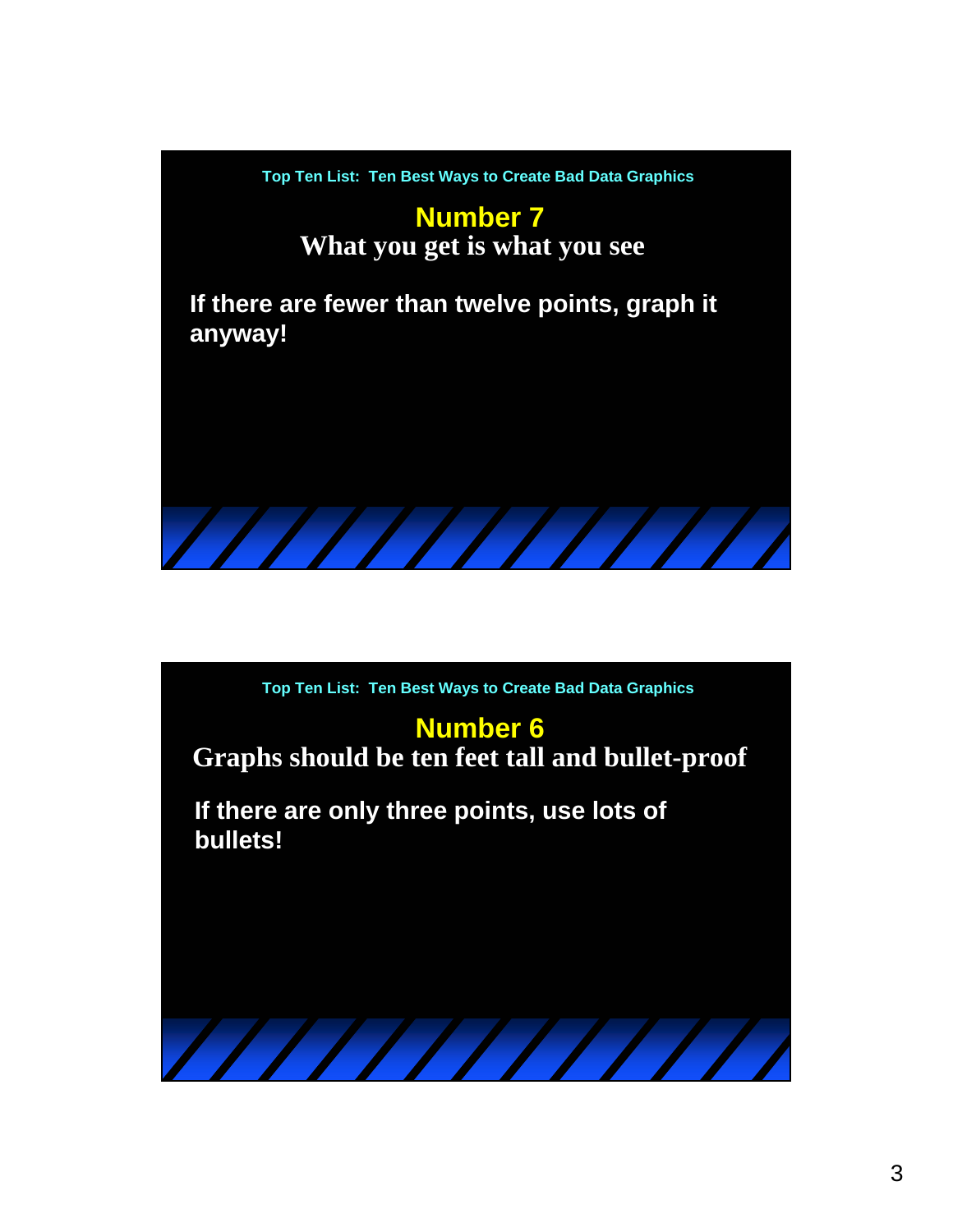

# **Number 4**

**Sold by the Pie, Sold by the Slice**

**No matter what kind of data you have, use a pie chart!**

**Corollary: no matter what kind of data you don't have, use a pie chart!**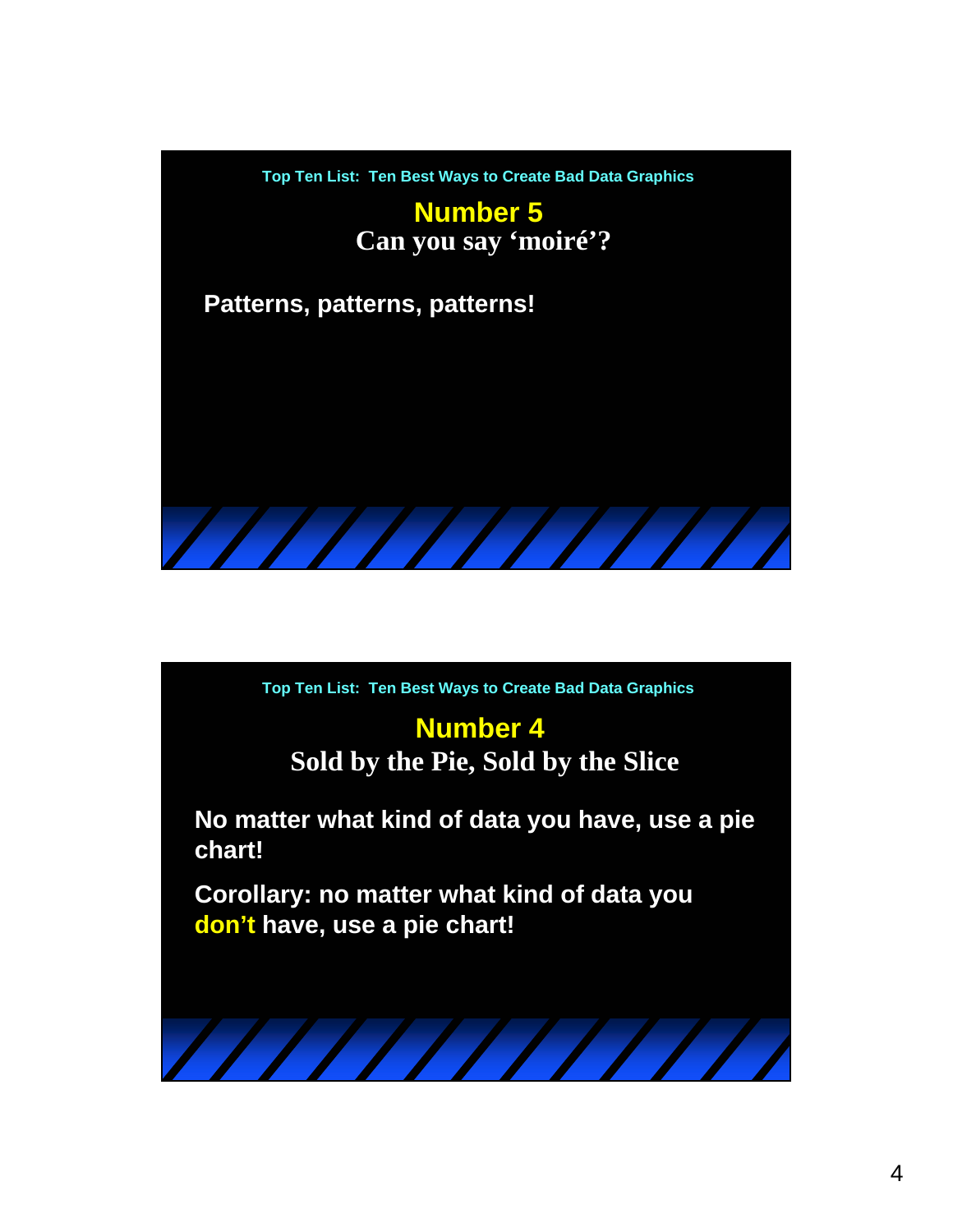

# **Number 2**

**The Power and the Glory of the Multiple**

**Make 2D into 3D, and 3D into a mini-series!**